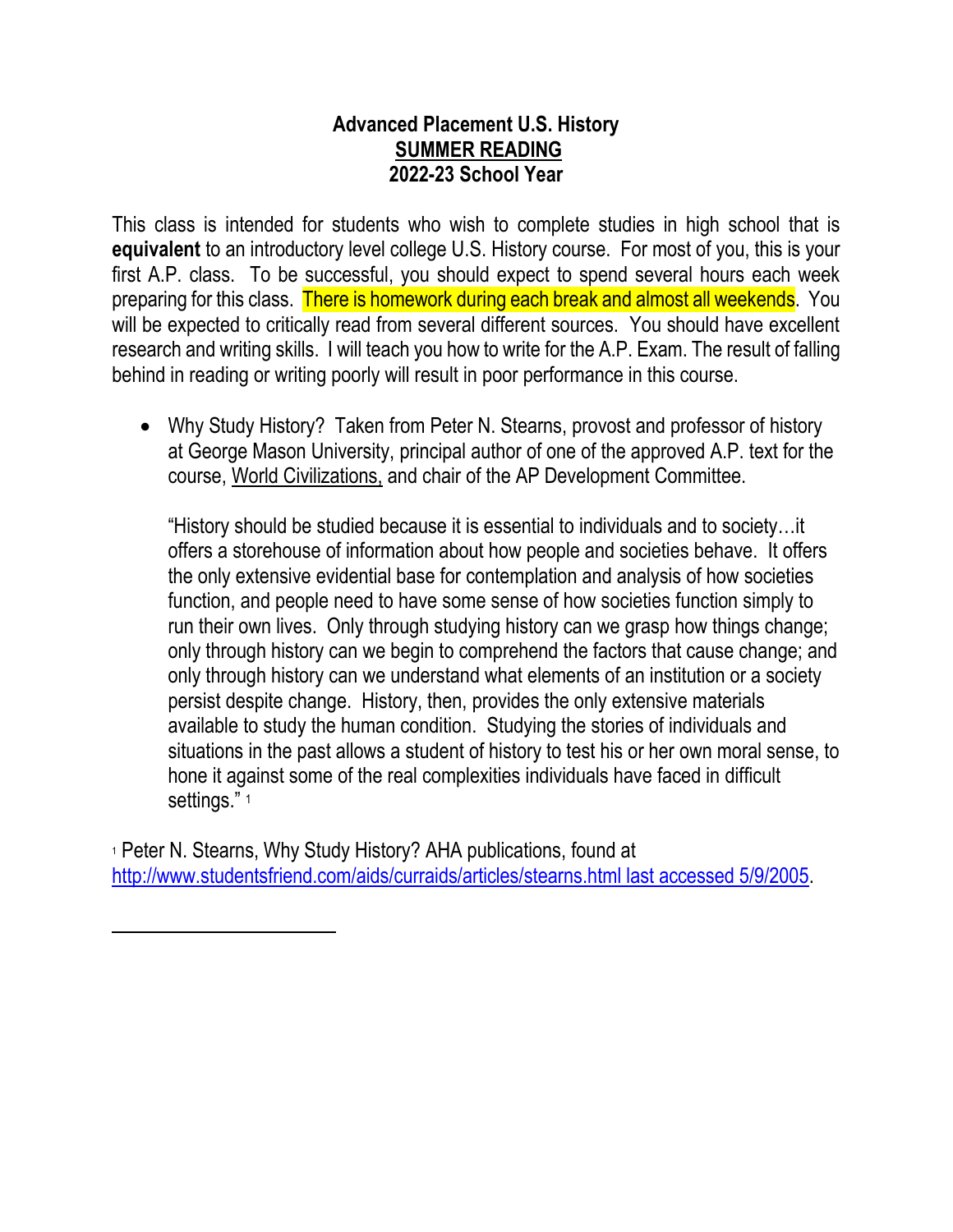# The Summer Assignments

This assignment will count as part of your grade during the first progress report in the fall. The purpose of the assignment is to get a jumpstart on the curriculum and give us the opportunity to go more in depth in our study when school begins.

# Part I

Use the following link as a reference to complete the notes about APUSH. These notes can be hand-written or typed, but should be printed and available on the first FULL day of school.

## <https://apstudents.collegeboard.org/courses/ap-united-states-history>

- 1. What are the skills you will learn in this course? Create a chart with information about the APUSH units. It should include unit name & description, topics may include, and percentage on the exam.
- 2. Create a chart that shows the format of the AP Exam including questions, time allowed, and percentage towards score. Use the link below for this information.

<https://apstudents.collegeboard.org/courses/ap-united-states-history/assessment>

### Part II

Assigned Reading: You will need the following book for the year.

[https://www.amazon.com/Advanced-Placement-United-States-History-dp-](https://www.amazon.com/Advanced-Placement-United-States-History-dp-1531129129/dp/1531129129/ref=dp_ob_title_bk)[1531129129/dp/1531129129/ref=dp\\_ob\\_title\\_bk](https://www.amazon.com/Advanced-Placement-United-States-History-dp-1531129129/dp/1531129129/ref=dp_ob_title_bk)

Please read, the period 1 chapter in this book. Be prepared to discuss the reading.

Create note cards for the following terms using the instructions below.

|    | 3X5 ID cards                                                                      |
|----|-----------------------------------------------------------------------------------|
|    | **Good for review of factual material                                             |
|    | Make notes on ID's on 3X5 cards<br>Blank side is term & time period               |
|    | a.<br>b. Lined side is a definition/2 major points, including words and/or images |
| 2. | Can be color-coded                                                                |
| 3. | Organize and store in shoebox for GREAT end-of-year review                        |